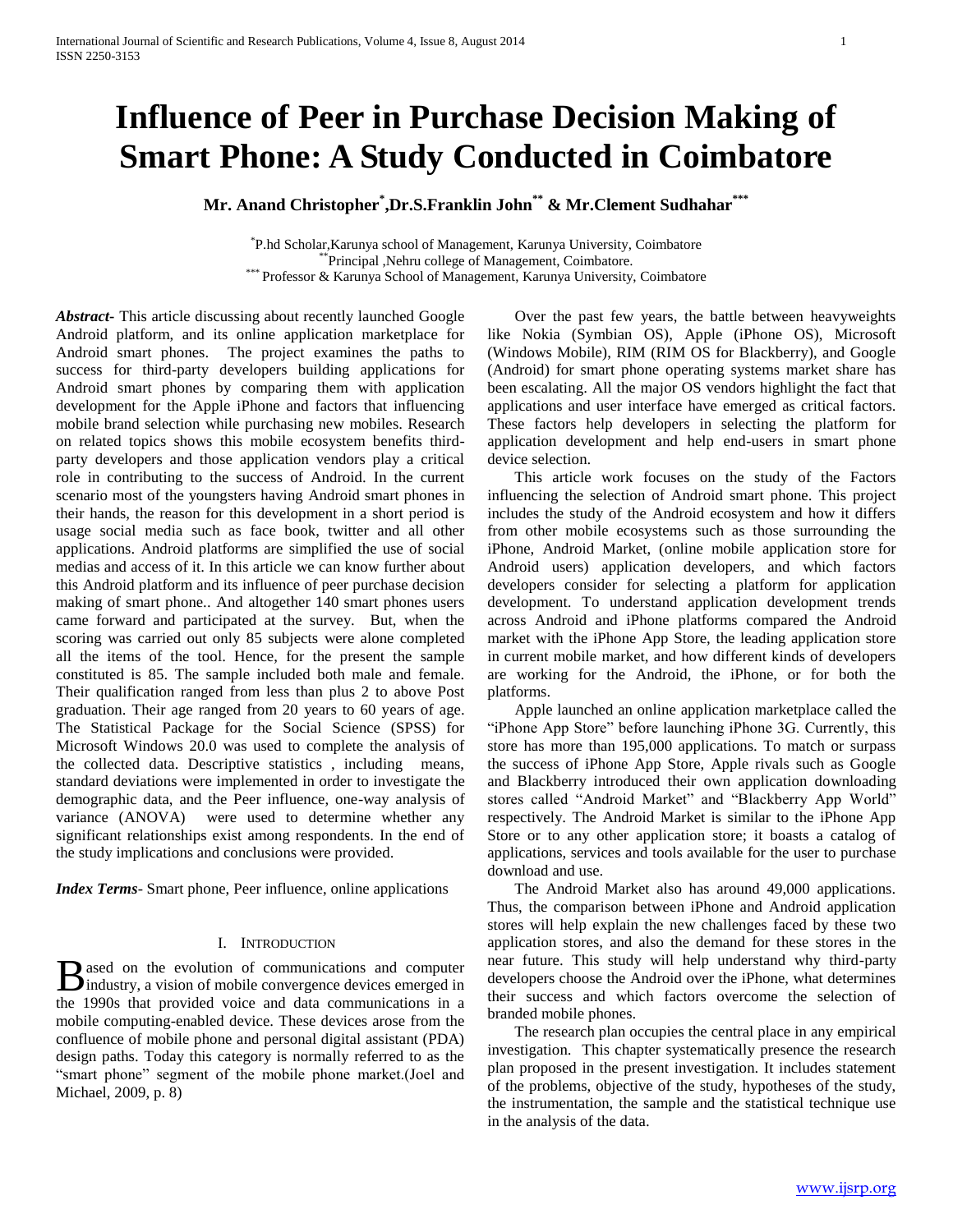## II. STATEMENT OF THE RESEARCH PROBLEM

 Buying behavior occupies the prominent placed in market research. The available literature on buying behavior of the consumer seems to get influenced by a host of psychological, sociological, economical, cultural and personal factors. The general scenario of mobile industry projects a ever growing and highly competitive spirit in production and marketing of their products, mainly, the Mobile phones. Here it is worth to note that apart from other factors the human factor remains as a unique and important one in purchasing smart phones. This has necessitated focusing a study on the buying behavior of human beings. In, this line it was proposed to investigate the role of peer influence on the buying of smart phone of the consumer.

## III. OBJECTIVES OF THE STUDY

 The objective of the present study is to find out the possible effectives of peer influence on purchase decision making processes. Specifically, the study seeks to search answers for the following statements:

 1. To measure the influence of peer in purchasing of smart phones by respondents age.

 2. To measure the influence of peer in purchasing of smart phones by educational qualification.

 3. To measure the influence of peer in purchasing of smart phones by marital status.

 4. To measure the influence of peer in purchasing of smart phones by occupation.

## **3.2 HYPOTHESES OF THE STUDY**

 In order to find answers for the research statements formulated the following hypotheses have generated in the present investigation.

 **Hypothesis:1**Peer influence has significant difference among respondents age.

 **Hypothesis:2 Peer** influence has significant difference among respondents educational qualification.

 **Hypothesis: 3** Peer influence has significant difference among respondents occupation.

 **Hypothesis: 4** Peer influence has significant difference among respondents Marital Status

## **3.3 RESEARCH DESIGN**

 A research design is the planned sequence of the entire process involved in conducting a research study. It is the plan, structure and strategy of investigation conceived so as to obtain answers to questions and control variance. The research has adopted descriptive design in this study since research describes the opinion of respondents about purchase decision.

#### **3.4 INSTRUMENTATION**

 It consists of three parts each part is designed to measure the different parameters of peer influence and decision making process of smart phone purchasing;

 The questionnaire is one way of summarizing the influence of the peer in the purchase decision making process. First part of the questionnaire consists of the demographic variables like age, gender, marital status, educational qualification, occupation and monthly income.

 The second part of the questionnaire consist twenty statements which will capture the respondents purchasing situations. The responses are measured on a four point scale.

 The third part of the questionnaire is designed to capture the respondent's opinion on what influenced the respondents to make that purchase decision.

This part has three sets of questions;

 The first set is to know the respondent's choice on the decision making factors and the respondents are asked to rank the five important decision making factors based on their experience.

 The second set is designed to understand the respondents influence on purchase of the mobile phones, here they are asked to respond for nineteen questions in a four point scale which had influenced the respondents on the time of purchase.

 Third set is designed to capture the dominant peer influence on the respondent's decision making on the ten important factors in the mobile phone industry.

## **3.5 SCORING PROCEDURE**

 Every statement in the questionnaire has to converted in to quantitative data for convince of the researcher. Fist part of the questionnaire is consisted of all demographic variables of the study so the researchers adopted the nominal scale for the question other than two and eight. Question number two and eight captures the real value of the variable. For other questions the following values are given:

| <b>Question No</b>           | <b>Classification</b> | <b>Values</b>  |
|------------------------------|-----------------------|----------------|
| 3. Gender                    | Male                  |                |
|                              | Female                | 2              |
| 4. Marital Status            | Single                |                |
|                              | Married               | $\overline{2}$ |
|                              | Schooling             |                |
| 6. Educational Qualification | <b>UG</b>             | $\overline{2}$ |
|                              | PG                    | 3              |
|                              | Diploma               | 4              |
|                              | Self-Employed         |                |
| 7. Occupation                | Employee              | $\overline{c}$ |
|                              | <b>Business</b>       | 3              |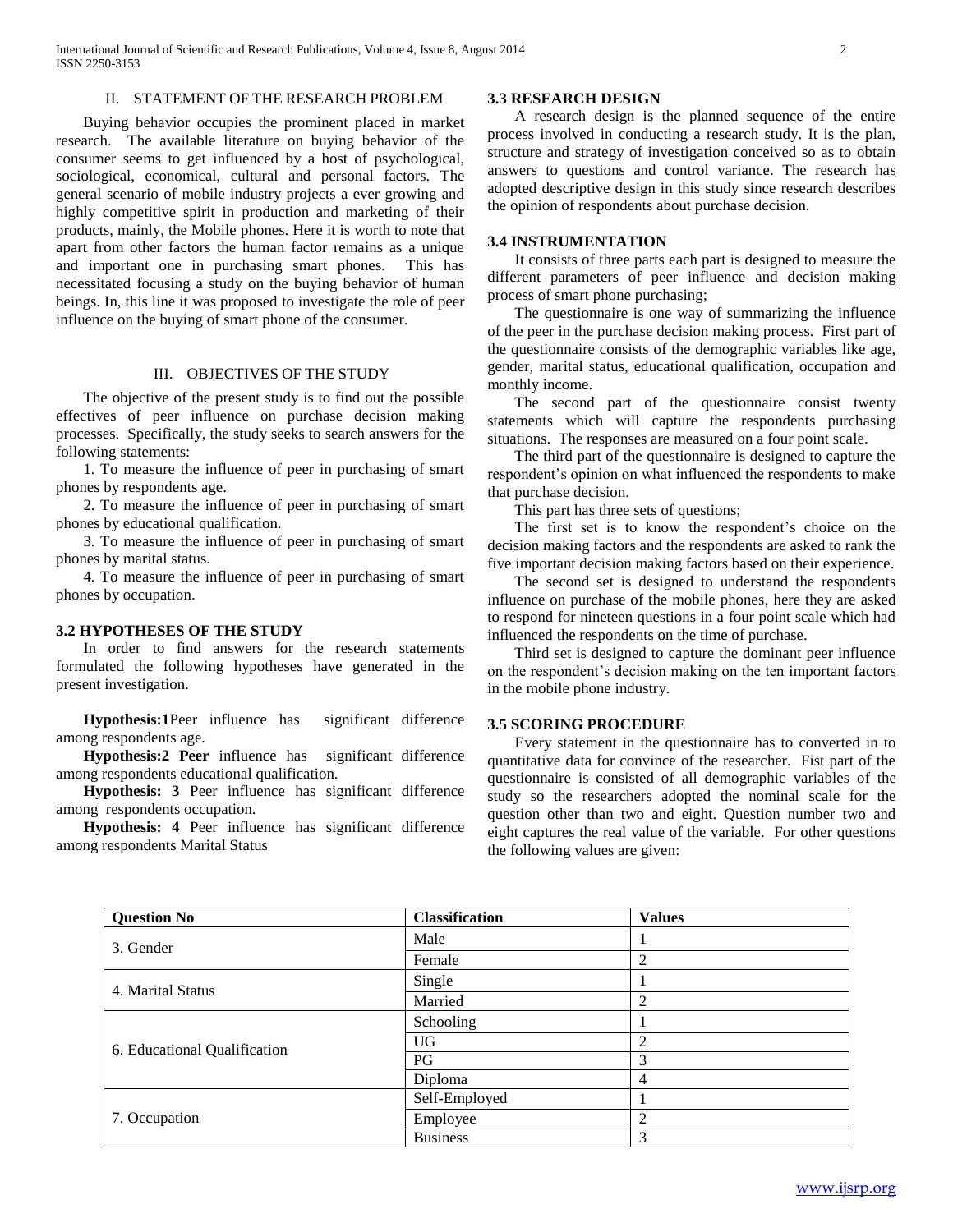Professional 4

 The second part of the questionnaire consists of twenty statements based on their agreement for the statements. It is measured in the following way for 1- highly agree, 2 – agree, 3 disagree, 4- strongly disagree.

 The third part of the questionnaire consists of three sets. The first set is ranking of the factors, by the choice of the respondent the lover value is given higher value, as the value goes up the ranking comes down (1- high preference to 5- least preference). The second set consists of nineteen question of influence based on the respondents choice and they are measured like very high influence -1, high influence  $-2$ , less influence  $-3$ , no influence  $-$ 4. The third set consists of ten statements which is measured Friends – 1, Relatives- 2, Co-worker – 3, Neighbors – 4, Community groups – 5.

## **3. 6 ADMINISTRATIVE PROCEDURE**

 The respondent's are met at the different shops in the city. Researcher explained the purpose of the study to the respondents, after getting their willingness to participate in the survey the questionnaires are administered to them. The researcher explained the answering paten for each question in the questionnaire. And the respondents are told that there is no right or wrong answer to the questions. If any point of time the respondents is not interested they are allowed to submit the unfilled questionnaire. Those questionnaires are not including for the study.

#### **3.7 SAMPLING OF THE STUDY**

 Sampling is the most important portion of the research. Based on the objectives of the study the consumer who buys the smart phone constitutes the sample frame. Due to the convenience of the investigator the smart phone users who visit the shops between 6.00 p.m. to 9.00 p.m. were alone identified as sample for the study. Hence, the investigator approached different shops and it was selected and at the stipulated time specified the investigator went to the shops and those smart phones users who come for the shops during this time were approached individually and requested to help in a survey. And those who came forward willingly were distributed with the tool and the data has been collected with them. This process was carried out for three consecutive days. And altogether 140 smart phones users came forward and participated at the survey. But, when the scoring was carried out only 85 subjects were alone completed all the items of the tool. Hence, for the present the sample constituted is 85. The sample included both male and female. Their qualification ranged from less than plus 2 to above Post graduation. Their age ranged from 20 years to 60 years of age.

## **3.8 DATA ANALYSIS**

 The Statistical Package for the Social Science (SPSS) for Microsoft Windows 20.0 was used to complete the analysis of the collected data. Descriptive statistics , including means, standard deviations were implemented in order to investigate the demographic data, and the Peer influence, one-way analysis of variance (ANOVA) were used to determine whether any significant relationships exist among respondents. In addition, the .05 level of statistical significance was set at all statistical tests in the present study.

#### IV. ANALYSIS AND INTERPRETATION

# **4.1 To Analyse the Influence of Peer in Purchasing of Smart Phones by Respondents Age.**

 **Hypothesis: 1** There will be significant difference among the various Age Groups on their scores on Peer Influence.

 In order to test the Hypothesis 1, the data related to the Four Age Groups of the Subjects were subjected to Mean and Standard Deviation test, Mean Plot and F-test. And if the F-ratio attains statistical significance, then, Post-Hoc Test was conducted to identify the most significant group. The results of the analyses are presented below in Table 4.1.1, Plot No. 4.1.1, 4.1.2 and 4.1.3 respectively.

# **Table 4.1.1 Showing the Descriptive Statistics of Age and Peer Influence**

| Age   | <b>Peer Influence</b> |                  |                 |                |                |
|-------|-----------------------|------------------|-----------------|----------------|----------------|
| level | <b>Mean</b>           | <b>Standard</b>  | <b>Standard</b> | <b>Minimum</b> | <b>Maximum</b> |
|       |                       | <b>Deviation</b> | Error           |                |                |
| $20-$ | 54.5087               | 8.32812          | 1.73653         | 32.10          | 65.20          |
| 30    |                       |                  |                 |                |                |
| yrs   |                       |                  |                 |                |                |
| $30-$ | 56.5575               | 4.51010          | 0.71311         | 48.10          | 66.15          |
| 40    |                       |                  |                 |                |                |
| yrs   |                       |                  |                 |                |                |
| $40-$ | 58.7025               | 6.79207          | 1.51875         | 37.10          | 67.15          |
| 50    |                       |                  |                 |                |                |
| yrs   |                       |                  |                 |                |                |
| $50-$ | 42.1250               | 17.0059          | 12.0250         | 30.10          | 54.15          |
| 60    |                       |                  |                 |                |                |
| yrs   |                       |                  |                 |                |                |

 From the above table and chart it is easy to know that the mean score of 20-30 yrs age group is 54.5, the mean score of 30- 40 yrs age group is 56.56, the mean score of 40-50 yrs age group is 58.70 and the mean score of 50-60 yrs age group level is 42.12. The maximum score got for 40-50 yrs age group level and this shows that the most peer group influence for purchase decision making is 40-50 yrs group level. The minimum Score got for 50-60 yrs age group level and this shows that the least peer group influence for purchase decision making is 50-60 yrs age group level.

**Table 4.1.2 Analysis of Variance of Age and Peer Influence**

|                   | Sum<br>0ţ<br><i>Squares</i> | df | Mean<br>Square |       | Sig. |
|-------------------|-----------------------------|----|----------------|-------|------|
| Between<br>Groups | 592.280                     |    | 197.427        | 4.589 | .005 |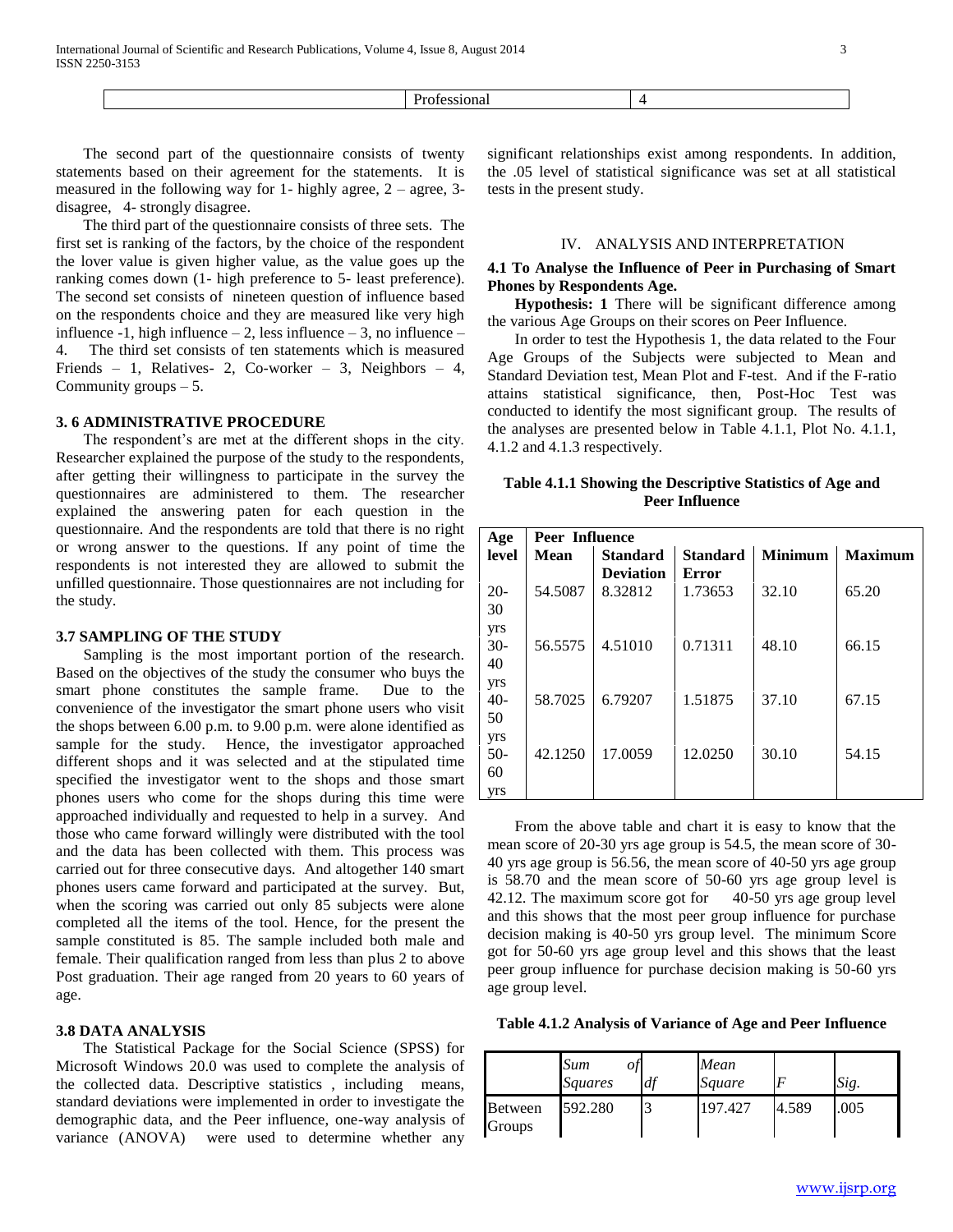| Within<br>Groups | 3484.880 | 181 | 43.023 |  |
|------------------|----------|-----|--------|--|
| Total            | 4077.159 | 84  |        |  |

 From the above table tells us that the significance level of Peer influence is  $0.005$  ( $P = .005$ ), which is below 0.05 .We reject null hypothesis and, therefore, there is statistically significant difference between Peer influence and age level of the respondent, Therefore clearly we can say that there is influence of peer group on the purchase of smart phones respect to age level. By this study the understanding is that all the age group refers to their peer before making the decision of purchasing of smart phone.

**Table 4.1.3 Post Hoc Test Multiple Comparisons**

|                          |             |              | Mean                       |             |      | 95%<br><i>Interval</i> | Confidence     |
|--------------------------|-------------|--------------|----------------------------|-------------|------|------------------------|----------------|
|                          | (I)<br>age  | (J)<br>age   | Difference Std.<br>$(I-J)$ | Error       | Sig. | Lower<br>Bound         | Upper<br>Bound |
| Turkey 20-<br><b>HSD</b> | 30          | $30-$<br>40  | $-2.04880$                 | 1.71644.633 |      | $-6.5513$              | 2.4537         |
|                          |             | $40-$<br>50  | -4.19380                   | 2.00543.165 |      | -9.4544                | 1.0668         |
|                          |             | $50-$<br>60  | 12.38370                   | 4.83551.058 |      | $-.3007$               | 25.0681        |
|                          | $30-$<br>40 | $20 -$<br>30 | 2.04880                    | 1.71644.633 |      | $-2.4537$              | 6.5513         |
|                          |             | $40-$<br>50  | $-2.14500$                 | 1.79631.632 |      | $-6.8570$              | 2.5670         |
|                          |             | $50-$<br>60  | 14.43250                   | 4.75260.017 |      | 1.9656                 | 26.8994        |
|                          | $40-$<br>50 | $20-$<br>30  | 4.19380                    | 2.00543.165 |      | -1.0668                | 9.4544         |

|           | $30-$<br>40 | 2.14500                |             | 1.79631.632 -2.5670 6.8570 |        |
|-----------|-------------|------------------------|-------------|----------------------------|--------|
|           | $50-$<br>60 | 16.57750 4.86444 .006  |             | 3.8172                     | 29.337 |
| 50-<br>60 | $20-$<br>30 | -12.38370 4.83551 .058 |             | $-25.0681$ .3007           |        |
|           | $30-$<br>40 | 14.43250*              | 4.75260.017 | $-26.8994$ $-1.9656$       |        |
|           | $40-$<br>50 | 16.57750*              | 4.86444.006 | $-29.3378$ $-3.8172$       |        |

\*. The mean difference is significant at the 0.05 level.

 The above table indicates that significant differences existed among Peer influence dimension and age level of the respondents. According to the results of the Turkey's W multiple comparison analysis, significant differences existed among the groups of 40-50 yrs and 50-60 yrs with respect to the age level. This shows that there is great influence of peer group on the purchase of smart phones with respect to 40-50 yrs age group level and there is least influence of peer group on the purchase of smart phones with respect to 50-60 yrs age group level.

# **2. To analyse the influence of peer in purchasing of smart phones by respondents Educational Qualification.**

 **Hypothesis: 1** There will be significant difference among the various Educational Qualification on their scores on Peer Influence.

 In order to test the Hypothesis 1, the data related to the Four Educational Qualification of the Subjects were subjected to Mean and Standard Deviation test, Mean Plot and F-test. And if the Fratio attains statistical significance, then, Post-Hoc Test was conducted to identify the most significant group. The results of the analyses are presented below in Table 4.2.1, Plot No. 4.2.1, and 4.2.2 respectively.

| Table 4.2.1 Educational Qualification and Peer Influence |  |  |
|----------------------------------------------------------|--|--|
|----------------------------------------------------------|--|--|

| <b>Educational</b>   | <b>Peer Influence</b> |                           |                       |                |                |  |
|----------------------|-----------------------|---------------------------|-----------------------|----------------|----------------|--|
| <b>Qualification</b> | Mean                  | <b>Standard Deviation</b> | <b>Standard Error</b> | <b>Minimum</b> | <b>Maximum</b> |  |
| Less than $+2$       | 49.4667               | 13.0115                   | 7.51223               | 36.15          | 62.15          |  |
| <b>UG</b>            | 54.8500               | 7.75375                   | 1.61677               | 30.10          | 62.15          |  |
| PG                   | 56.7118               | 4.04083                   | 0.65551               | 48.10          | 66.15          |  |
| Diploma              | 57.5857               | 8.89840                   | .94179                | 32.10          | 67.15          |  |

 From the above table and the mean score of Schooling is 49.47, the mean score of Under Graduate category is 54.85, the mean score of Post graduate category is 56.71 and the mean score of Diploma category is 57.58. The maximum score got for Diploma Category and this shows that the most peer group influence for purchase decision making is Diploma category, the minimum Score got for Schooling category and this shows that the least peer group influence for purchase decision making is schooling category.

# **Table 4.2.2 Analysis of Variance Educational Qualification and Peer Influence**

|                         | of<br>Sum<br><b>Squares</b> | Df | <b>Mean</b><br><b>Square</b> |       | Sig. |
|-------------------------|-----------------------------|----|------------------------------|-------|------|
| Between<br>Groups       | 228.125                     |    | 76.042                       | 1.600 | .196 |
| Within<br><b>Groups</b> | 3849.035                    | 81 | 47.519                       |       |      |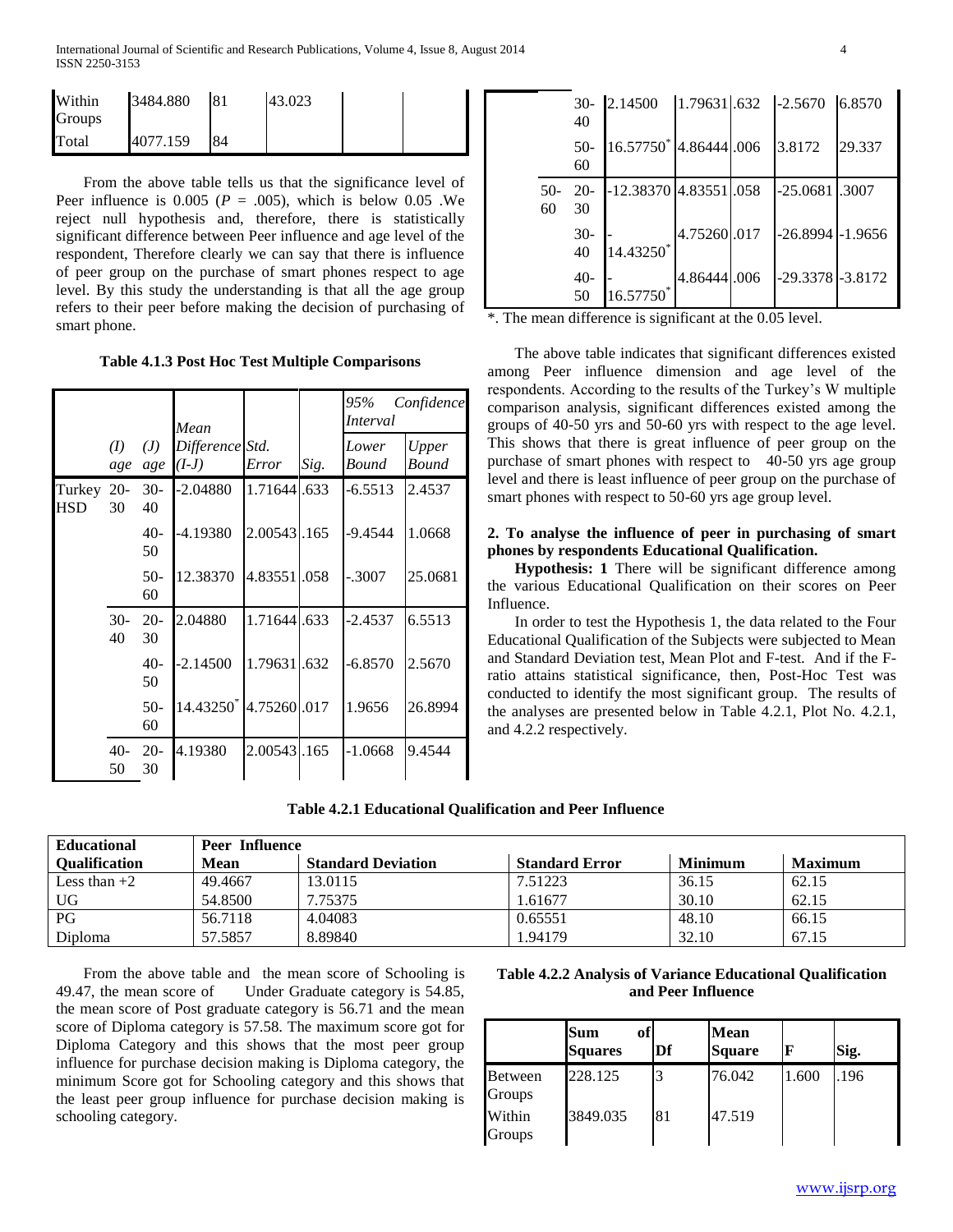|                          | of<br>Sum<br><b>Squares</b> | Df | <b>Mean</b><br><b>Square</b> | F     | Sig. |
|--------------------------|-----------------------------|----|------------------------------|-------|------|
| <b>Between</b><br>Groups | 228.125                     |    | 76.042                       | 1.600 | .196 |
| Within<br>Groups         | 3849.035                    | 81 | 47.519                       |       |      |
| Total                    | 4077.159                    | 84 |                              |       |      |

 From the above table the significance level of Peer influence is  $0.196$  ( $P = .196$ ), which is above 0.05. The accept null hypothesis and therefore, there is no statistically significant difference between Peer influence and Educational Qualification of the respondent, Therefore clearly we can say that there is no influence of peer group on the purchase of smart phones respect to Educational Level.

# **4.3 To measure the influence of peer in purchasing of smart phones by respondents Occupation.**

 Hypothesis: 3 There will be significant difference among the various Occupation on their scores on Peer Influence. In order to test the Hypothesis 1, the data related to the Four Occupation of the Subjects were subjected to Mean and Standard Deviation test, Mean Plot and F-test. And if the F-ratio attains statistical significance, then, Post-Hoc Test was conducted to identify the most significant group. The results of the analyses are presented below in Table 4.3.1, Plot No. 4.3.1, and 4.3.2 respectively.

# **Table 4.3.1 Descriptive Table of Occupation and Peer Influence**

| <b>Occupation</b> | <b>Peer Influence</b> |                           |                       |                |                |  |  |
|-------------------|-----------------------|---------------------------|-----------------------|----------------|----------------|--|--|
|                   | Mean                  | <b>Standard Deviation</b> | <b>Standard Error</b> | <b>Minimum</b> | <b>Maximum</b> |  |  |
| Self-Employed     | 54.0143               | 9.59408                   | 3.62622               | 36.15          | 67.15          |  |  |
| Employee          | 56.3102               | 6.85534                   | 1.03348               | 30.10          | 67.15          |  |  |
| <b>Business</b>   | 56.0586               | 7.10732                   | 1.31980               | 32.10          | 65.20          |  |  |
| Professional      | 56.5700               | 2.60399                   | 1.16454               | 55.15          | 62.15          |  |  |

 From the above table and the mean score of self-employed is 54.01, the mean score of Employee category is 56.31, the mean score of Business category is 56.05 and the mean score of Professional category is 56.57. The maximum score got for Professional Category and this shows that the most peer group influence for purchase decision making is Professional category, the minimum Score got for self-employed category and this shows that the least peer group influence for purchase decision making is self-employed category.

**Table 4.3.2 Analysis of Variance between Occupation and Peer Influence**

|                   | of<br><b>Sum</b><br><b>Squares</b> | Df | Mean<br><b>Square</b> | F    | Sig. |
|-------------------|------------------------------------|----|-----------------------|------|------|
| Between<br>Groups | 62.554                             | 3  | 20.851                | .421 | .739 |
| Within<br>Groups  | 4014.605                           | 81 | 49.563                |      |      |
| Total             | 4077.159                           | 84 |                       |      |      |

 From the above table he significance level of Peer influence is  $0.739$  ( $P = .739$ ), which is above 0.05. The accept null hypothesis and therefore, there is no statistically significant difference between Peer influence and Occupation of the respondent, Therefore it clearly says that there is no influence of peer group on the purchase of smart phone respect to Occupation.

# **4.4. To analyse the influence of peer in purchasing of smart phones by respondents Marital Status.**

 **Hypothesis: 4** There will be significant difference among the Marital Status on their scores on Peer Influence.

 In order to test the Hypothesis 1, the data related to Marital Status of the Subjects were subjected to Mean and Standard Deviation test, Mean Plot and F-test. And if the F-ratio attains statistical significance, then, Post-Hoc Test was conducted to identify the most significant group. The results of the analyses are presented below in Table 4.6.1, Plot No. 4.6.1, and 4.6.2 respectively.

# **Table 4.4.1 Descriptive Table of Occupation and Mean Influence**

| <b>Marital</b> | Peer Influence |                  |                 |                |                |  |  |
|----------------|----------------|------------------|-----------------|----------------|----------------|--|--|
| <b>Status</b>  | Mean           | <b>Standard</b>  | <b>Standard</b> | <b>Minimum</b> | <b>Maximum</b> |  |  |
|                |                | <b>Deviation</b> | Error           |                |                |  |  |
| Single         | 54.4652        | 8.31631          | 1.73407         | 32.10          | 65.20          |  |  |
| Married        | 56.8000        | 6.35580          | 0.80719         | 30.10          | 67.15          |  |  |
| Total          | 56.1682        | 6.96689          | 0.75567         | 30.10          | 67.15          |  |  |

 From the above table that the mean score of Single is 54.47, the mean score of Married category is 56.80, The maximum score got for Married Category and this shows that the most peer group influence for purchase decision making is Married category, The minimum Score got for single category and this shows that the least peer group influence for purchase decision making is single category.

**Table 4.4.2 Analysis of Variance between Occupation and Peer Influence**

|                   | Sum<br><b>Squares</b> | Df | Mean<br>Square | F    | Sig. |
|-------------------|-----------------------|----|----------------|------|------|
| Between<br>Groups | 91.452                |    | 91.452         | .904 |      |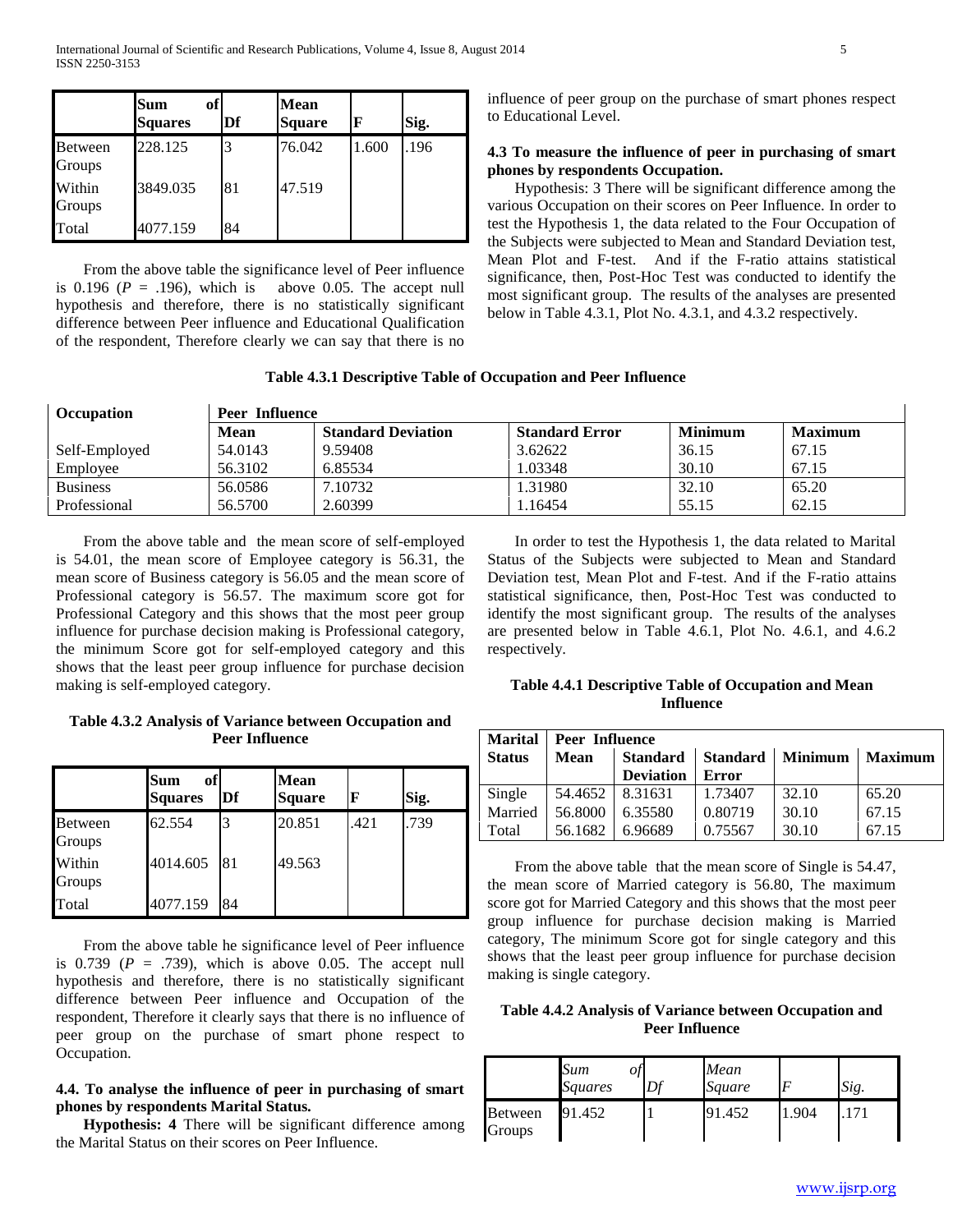| Within<br><b>Groups</b> | 3985.707 | 83 | 48.021 |  |
|-------------------------|----------|----|--------|--|
| Total                   | 4077.159 | 84 |        |  |

The significance level of Peer influence is  $0.171$  ( $P = .171$ ), which is above 0.05. The Null hypothesis is accepted therefore, there is no statistically significant difference between Peer influence and Marital status of the respondent, Therefore the analysis clearly says that there is no influence of peer group on the purchase of smart phone respect to marital Status.

- $\triangleright$  Study of analysis of variance between educational qualification and peer influence tells us that significance level of Peer influence is  $0.196$  ( $P = .196$ ), which is above 0.05. The accept null hypothesis and, therefore, there is no statistically significant difference between Peer influence and Educational Qualification of the respondent, therefore clearly it says that there is no influence of peer group on the purchase of smart phones respect to Educational Level.
- Study of analysis of variance between occupation and peer influence tells us that significance level of Peer influence is  $0.739$  ( $P = .739$ ), which is above 0.05. The accept null hypothesis and, therefore, there is no statistically significant difference between Peer influence and Occupation of the respondent, Therefore it clearly says that there is no influence of peer group on the purchase of smart phones respect to Occupation.
- The significance level of Peer influence is 0.171 ( $P =$ .171), which is above 0.05 .The Null hypothesis is accepted therefore, there is no statistically significant difference between Peer influence and Marital status of the respondent, Therefore the analysis clearly says that there is no influence of peer group on the purchase of smart phones respect to marital Status.

## V. SUGGESTIONS

- The mobile phone manufacturers should adopt different types of marketing techniques to promote & sell their smart phone in the market.
- They should concentrate, apart from other methods, more on the word of mouth approach to promote their products.
- Since, the opinion of others do have certain systematic effect on the buying behavior of the people it would be advisable to generate effective opinions on their products through advertisement and sales promotions.

#### **5.2 RECOMMENDATIONS**

 In this research the researcher is taken only the people living in Coimbatore as sample for the study. The further research can be done by the sample outside Coimbatore by that it would be possible to understand the general phenomenon of the purchase of smart phone. There is no competitive study conducted between two cities, the future studies should focus on groups comparing studies on buying behaviors.

The variables such as, Family Size, income level of the purchasers can be added in the future studies.

#### **5.3 CONCLUSION**

 The findings of the study lead to the following conclusions. Peer influence seems to have an effect on the buying behavior of the smart phone purchasers. More specifically purchasers belong to the age group of 40-50 years significantly get influenced by their peers. Further, cutting across their educational qualifications, marital status and occupational status, the smart phone purchasers remain homogeneous with regard to their levels of peer influence. The present study adds a new dimension of peer influence on the marketing research.

#### **REFERENCES**

- [1] Ajzen.I and Fishbein.M, Belief, Attitude, Intention and Behavior: An introduction to theory and Research, Reading, MA, Addison Wesley, 1975.
- [2] Ajzen, Icek and Fishbein, Martin, Understanding attitudes and predicting social behaviour, Prentice Hall Englewood cliffs, NJ, 1980.
- [3] Anderson,Beverlee B, Working women versus Non working women: A comparison of shopping behavior, American marketing Asscn proceedings, pp. 355-359, 1972.
- [4] Bharat, Shalini, Family measurement in India, New Delhi: Sage Publications, 1996.
- [5] Barry, W.A, Marriage research and conflict: An integrative review, Psychological Bulletin,73: pp 41-54, 1970.
- [6] Belch, M.A., and Willis, L.A, "Family Decision at the Turn of the Century: Has the Changing Structure of Households Impacted the Family Decisionmaking Process" Journal of Consumer Behaviour, 2.2, pp.111-4, 2002.
- [7] Crohan, S.E, Marital happiness and spousal consensus on beliefs about marital conflict: A longitudinal investigation, Journal of Social and personal Relationships, 9: pp 89-102, 1992.
- [8] Davis, H. L., "Decision Making within the Household," Journal of Consumer Research, 2, pp.241- 60, 1976.
- [9] D'cruz P and Bharat S, Beyond joint and nuclear: the Indian family revisited, Journal of Comparative family studies, 32, pp.167-201, 2001.
- [10] Douglas, PS, Examining family decision making processes, Advances in Consumer Research, 10, pp.451-453, 1983.
- [11] Filiatrault, P, and Ritchie, J. R., "Joint Purchasing Decisions: A Comparison of Influence Structure in Family and Couple Decision-Making Units," Journal of Consumer Research, 7, pp.131- 40, September, 1980.
- [12] Hunt, Janet G., and Hunt. Larry', "Dilemmas and Contradictions of Status: The Case of the Dual Career Family Social Problems". 24. 407-16, 1977.
- [13] Kaur P and Singh R, Conflict resolution in urban and rural families, A factor analytical approach, The Journal of Business perspective, 9, pp.59- 67, 2005.
- [14] Kurian, George, Intergenerational integration with special reference to Indian families, The Indian Journal for social work, 47: pp.39-49, 1986.
- [15] Lee, K. C and Beatty, S. E., "Family Structure and Influence in Family Decision Making" Journal of Consumer Marketing, 19.1, pp.24 – 41, 2002.
- [16] Lee, K.C and Collins, A.B, Family decision making and coalition patterns, European Journal of Marketing, 34, pp.1181-1198, 2000.
- [17] Mary, Sarguna.G, "Product purchase decision making process among urban married working women in Trichi District-An analysis", Indian Journal of Marketing Vol. XXXIX, No.2, pp.17-25, 2009.
- [18] Oppenheimer, V.K, Women's employment and the gain to marriage: The specialization and trading model, Annual Review of Sociology, 23: pp.431- 453, 1997.
- [19] Qualls, W.J, "Sex Roles, Husband-Wife Influence, and Family Decision Behavior" Advances in Consumer Research, 11.3, pp.270 – 75, 1984.
- [20] Kilgo, P.M., (n.d.). Android OS: A robust, free, open-source operating system for mobile devices. Retrieved October 1, 2009, from http://pkfire.com/etc/wtf/Android-osfinal. pdf.